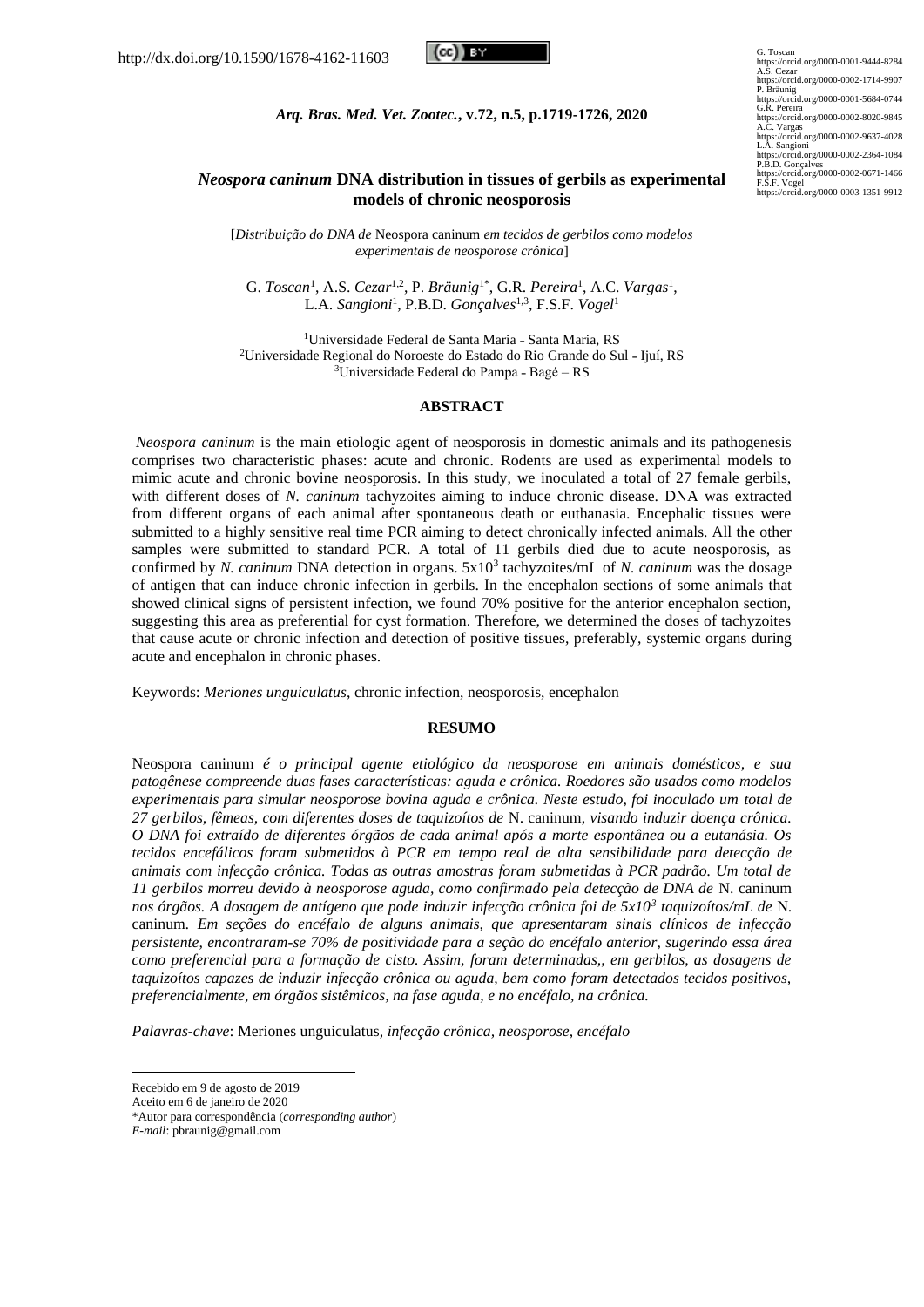## **INTRODUCTION**

*N. caninum* infection is a major cause of abortion in cattle and can cause myositis, encephalitis and several reproductive disorders in many species of mammals (Dubey and Schares, 2011). Canids are the definitive hosts and become infected by ingestion of infected tissues from intermediate hosts which comprise a wide range of animals (Dubey and Lindsay, 1996).

Neosporosis may be evaluated in two phases: acute and chronic disease. After infection, the parasite may be found in a form of rapid multiplication and cell invasion named tachyzoite and tends to evade immune response of the host forming tissue cysts containing bradyzoites in the chronic phase. Therefore, tachyzoites are the predominant form in acute neosporosis and tissue cysts containing bradyzoites characterize the chronic disease (Dubey and Lindsay, 1996). The clinical consequences of these two phases differ significantly (Aguado-Martínez *et al*., 2009) and this is fundamental to the determination of replication sites of *N. caninum* and its location in animal tissue. Therefore, the determination of the regions that are most likely to be the location of the cysts with bradyzoites in bovine tissues is of great importance for the understanding of the pathogenesis and diagnosis of neosporosis. However, the use of cattle in studies on pathogenesis is expensive and time consuming (Innes *et al*., 2000).

Different types of laboratory animals have been used as experimental models, in addition to providing an economic and convenient system to study neosporosis and consequently to test vaccines against neosporosis (Ellis *et al*., 2008). Gerbils (*Meriones unguiculatus*) are laboratory animals that are often used as an experimental model to mimic the infection of cattle, because gerbils are considered to be highly susceptible to the replication of the parasite without prior immunosuppression (Gondim *et al*., 2001; Costa *et al*., 2018).

Therefore, this study used gerbils as experimental model, aiming to determine the tachyzoites inoculation dosage and presence of *N.* caninum DNA in different tissues from acute and chronic infected animals, enabling the use of conventional PCR and real time PCR (qPCR) techniques for diagnosis and to establish which sites are preferable for cysts localization of the parasite in these animals, especially in the central nervous system (CNS).

# **MATERIAL AND METHODS**

Twenty-seven female gerbils (*M. unguiculatus*) aged six weeks were divided in three groups and inoculated by the intraperitoneal route with different doses of *N. caninum* tachyzoites: 5x10<sup>4</sup> (Group A, n=9);  $5x10^3$  (Group B, n=8);  $5x10^2$ (Group C,  $n=10$ ) tachyzoites/mL. Animals were individually numbered as described in Tables 1 and 2. The inoculums doses were established with basis on the previous characterization of acute neosporosis in female gerbils (Ramamoorthy *et al*., 2005). The animals were housed in controlled conditions of temperature and humidity with food and fresh water *ad libitum* during the entire experimental period and the trial was approved by the Internal Ethics Committee on Animal experimentation of Universidade Federal of Santa Maria CIETEA-UFSM, Number: 92/2010.

Tachyzoites of the Nc-1 strain of *N. caninum* were cultured in Vero cells with RPMI at 37°C and  $5\%$  CO<sub>2</sub> for multiplication. They were recovered from the cell cultures, counted in a Neubauer chamber and prepared for inoculation by dilution in RPMI medium at the desired doses for each experimental group.

Gerbils were examined daily for clinical signs until the end of the experiment (60 days). The parameters that were evaluated were prostration, rough hair coats, anorexia, abdominal swelling, head tilt, incoordination, paralysis of limbs and circular movements (cerebral neosporosis), and other neurological signs (ataxia and pelvis limb weakness) (Aguado-Martínez *et al*., 2009). The evolution of the disease in different groups was classified according to Rojo-Montejo *et al*. (2011). Thus, it was determined that the acute phase of infection consisted of 1-5 days postchallenge and the chronic phase of infection of 14-30 days post-challenge.

The rodents were necropsied, and the tissues were evaluated macroscopically to assess any changes in volume, color and consistency. Tissues of each animal (encephalon, spinal cord, heart, lungs, liver, kidneys and spleen) were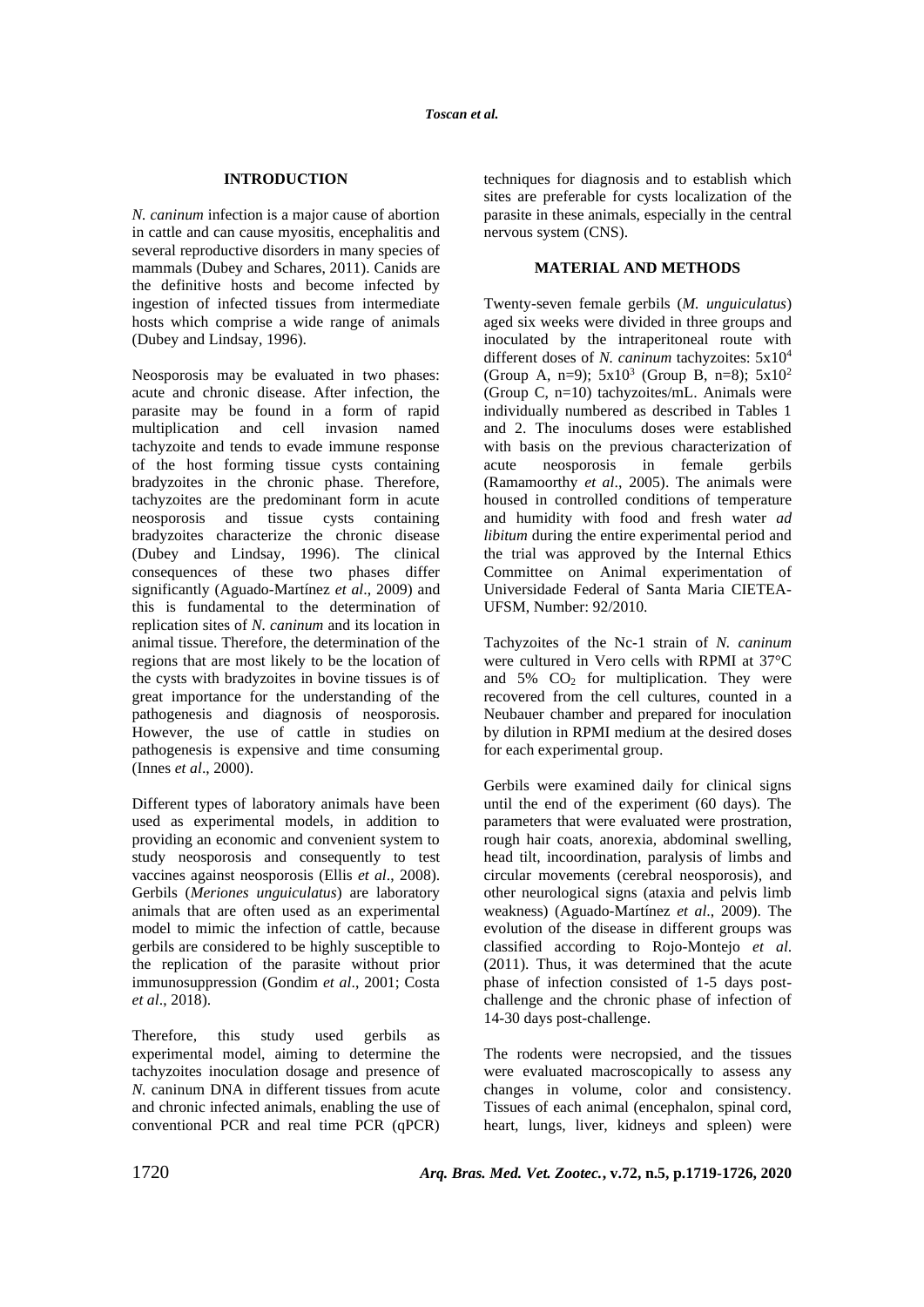collected postmortem (as a consequence of the disease) or after euthanasia with inhaled isoflurane. In animals that were euthanized from day 18 post inoculation (p.i) the encephalon was sectioned into three fragments: posterior, including brain stem and cerebellum; central, including cerebral hemispheres and diencephalon; and frontal (Figure 1). All tissues were washed with phosphate saline (PBS) at the time of collection. The material was placed in microtubes and stored at -20°C until processing.



Figure 1. Representative localization of the encephalic regions sectioned from gerbils (*Meriones*  C*unguiculatus*) infected with *Neospora caninum* for DNA extraction and molecular analysis: A) Anterior; B) Central; C) Posterior sectioned in gerbils infected with *Neospora caninum* for DNA extraction and molecular analysis.

For DNA extraction, previous frozen samples were thawed and subsequently prepared using a commercial extraction kit (PureLink Genomic DNA kit, Invitrogen, USA), according to the manufacturer recommendations. The concentration and quality of DNA extracted from each sample were analyzed using spectrophotometer NanoDrop 1000 (absorbance of 260/280 nm ratio for purity evaluation) (Thermo Scientific, USA). After that, the DNA samples were stored at -20°C until use.

PCR was performed using specific primers designed based on Nc-5 gene sequence of *N. caninum* (forward: TCCAATCCTGTAACGTGTTGCT, reverse: CACAAACAAAAAGGAGCCTTGCT)

resulting in a 328bp fragment as amplification product, as previously described (Yamage *et al*., 1996). PCR was performed in a total volume of 25 µL, containing 10X buffer (Promega, USA); 10mM dNTPs (Ludwig Biotec, Brazil); 50 µm of each primer (Sigma-Aldrich, Brazil); 1U Taq DNA polymerase (Promega, USA); and 20-50ng of DNA as template. The amplification involved a denaturation phase at 95°C for 5min., followed by 40 cycles of 95°C, 1min.; 60°C, 1min; 72°C, 1min; and a final extension at 72ºC by 5min (T100 thermal cycler Bio-Rad, Singapore). The amplification products were analyzed by electrophoresis on 1% agarose gel and visualized by UV illumination. DNA of *N. caninum* tachyzoites was used as positive control for all reactions.

The encephalic tissues were submitted to qPCR analysis using standardized reagents (TaqMan Universal PCR Master Mix, Applied Biosystems, USA) with sets of primers and probes specific for the Nc-5 gene of *N. caninum* (forward: TCCAATCCTGTAACGTGTTGCT, reverse: CACAAACAAAAAGGAGCCTTGCT and probe: FAM-CTGCGCCCAACAAC), as described by (Rojo-Montejo *et al*., 2011). For molecular analysis, 50 ng of DNA from each sample was used in a 20µL reaction on 96-wells reaction plate. The reaction components used for each reaction were: 10µL of Master Mix (2.0×),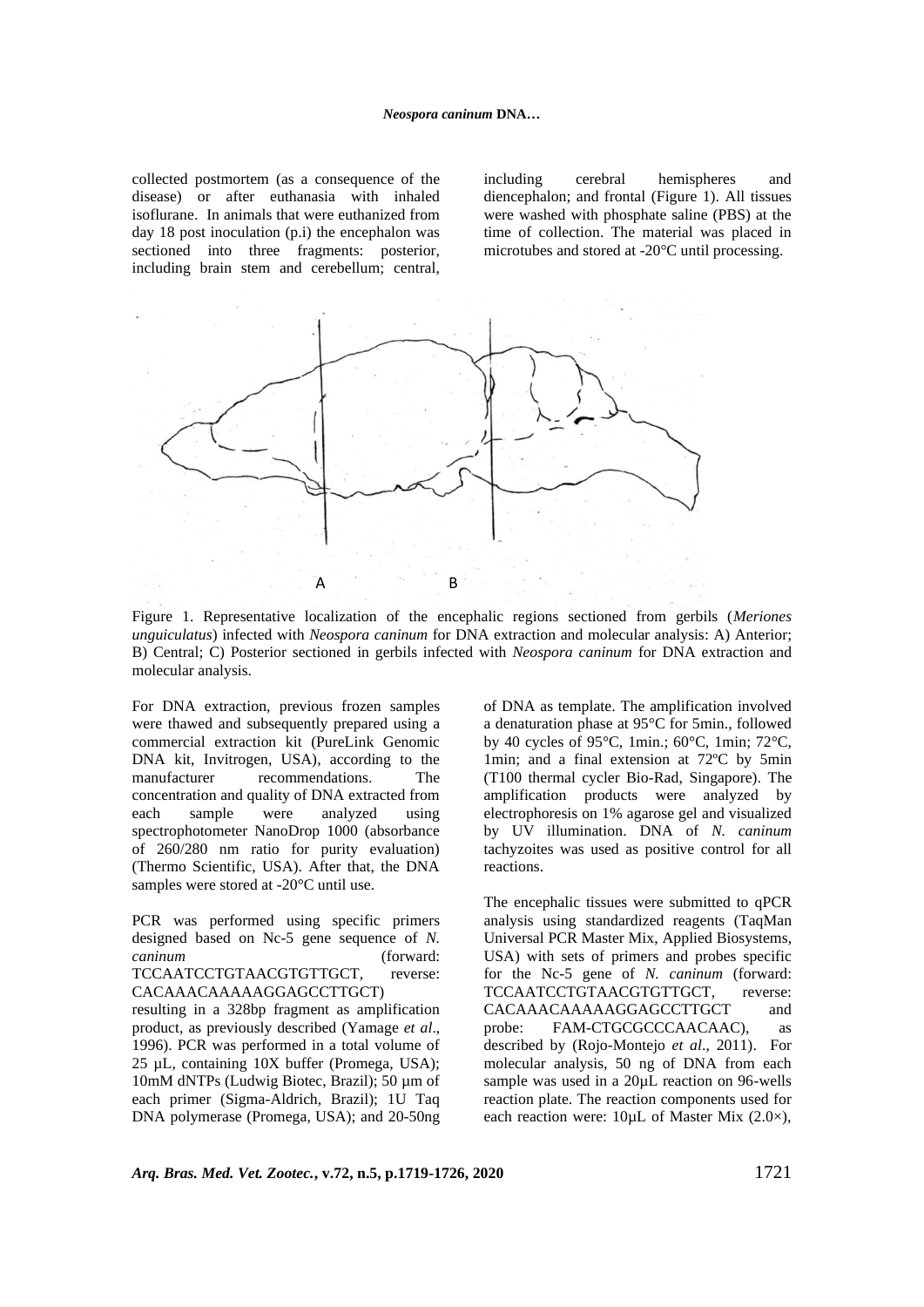2µL of IPC-Mix  $(10\times)$ ; 0.4µL IPC DNA  $(50\times)$ ; 1µL Primer/Probe Mix (20×) and 4.6µL of Milli-Q water. All the samples were analyzed in triplicate and the increase in fluorescence emission was detected using a FAM dye labeled TaqMan probe.

The amplification conditions were: 50°C for 2min.,  $95^{\circ}$ C for 10min., and 40 cycles of  $95^{\circ}$ C for 15 sec. and 60°C for 1min. Fluorescence readings were made by the equipment 7500 real time PCR (Applied Biosystems, USA) at each amplification cycle and the data were analyzed by Sequence Detection Software v1.3 (Applied Biosystems,USA). An internal positive control (IPC) with optimized pre function of distinguishing true targets negative inhibitors of PCR reactions were used for the samples. We used the chi-square test with a significance level of 5% to assess between-group variation in the frequency of detection.

# **RESULTS AND DISCUSSION**

In group A  $(n=9; 5x10<sup>4</sup>$  tachyzoites), five gerbils (numbered as  $#1, #2, #3, #4, #5$ ) showed clinical signs characteristic of acute neosporosis between days 7 to 11. Three of these animals died on day 9 (#1, #2 and #3), one died on day 10 (#4), and one was euthanized on day 11 (#5) due to very strong clinical signs. Other four gerbils (numbered as #6, #7, #8, #9) developed chronic disease and showed head tilt, incoordination, paralysis of limbs and circular movements, indicating cerebral neosporosis and were euthanized *in extremis* on days 58 (#6) or day 60 (#7, #8 and #9).

In group B  $(n=8; 5x10^3)$  tachyzoites), two gerbils (#11 and #12) died due to acute neosporosis on days 7 and 8, respectively. One gerbil (#13) was euthanized on day 18 due to severe illness. Five gerbils (#14, #15, #16, #17, #18) showed signs of chronic/persistent infection with neurological manifestations and were euthanized at day 60 p.i. However, these clinical signs appeared later when compared to Group A.

In group C  $(n=10; 5x10^2)$  tachyzoites) no clinical signs of acute illness were evident. Therefore, three gerbils died between days 12 (one animal;  $#21$ ) to 13 (two animals;  $#22$  and  $#23$ ). Two animals died spontaneously on day 40 (#24 and #25). Signs of chronic infection were observed in five animals (#26, #27, # 28, #29 and #30) that were euthanized at the end of the experiment (day 60 p.i.). However, clinical signs of neurological impairment were mild or absent.

In group C, the infective dose in each animal was the lowest compared to the other two groups. We observed that this dose inoculated was probably insufficient to reproduce the infection in its fullness. In group C, many of the clinical signs of infection were observed at the end of the experiment or near the time of death of animals. However, in animals 21, 22 and 23, the infection resulted in less severe clinical signs and death or euthanasia of animals.

Table 1 shows the distribution of *N. caninum*  DNA in the spinal cord, heart, lungs, spleen, liver and kidneys of the gerbils in Groups A, B and C. A total of 11 gerbils died with clinical signs of acute neosporosis and *N. caninum* DNA was detected by PCR, as described in the Table 1, from the following organs: lungs, spleen and kidneys (5/5), liver (2/5) and heart (1/5) in Group A; kidneys (3/3), lungs, spleen, liver (2/3) and heart  $(1/3)$  in Group B; kidneys  $(3/3)$ , lungs, spleen  $(2/3)$  and liver  $(1/3)$  in the Group C. N. *caninum* DNA was not detected in central nervous system (spinal cord and encephalon) of the gerbils which died due to acute neosporosis (Tables 1 and 2). Besides that, *N. caninum* DNA was not detected in any organ in gerbils which died or were euthanized in the chronic phase of disease (Table 1).

DNA of *N. caninum* was not detected by PCR in any sample of the encephalon of gerbils. Based on an analysis of animals with evident neurological signs of chronic infection (i.e., animals 6 to 9) these samples were processed by another molecular technique, the qPCR which has been used in parasitology studies due his high sensibility and quantification capacity (Bell and Randford-Cartwright, 2002; Sebastiani *et al*., 2018). Therefore, encephalic tissues were submitted to a high sensitive qPCR with specific sets of primers and probes (TaqMan system) to increase the sensitivity of *N. caninum* DNA detection from tissue cysts in chronic infected animals and DNA of *N. caninum* was detected in sections of the encephalon of three animals: the anterior section of the encephalon of animal 6, the posterior section of the encephalon of animal 7, and in each of the three sections of the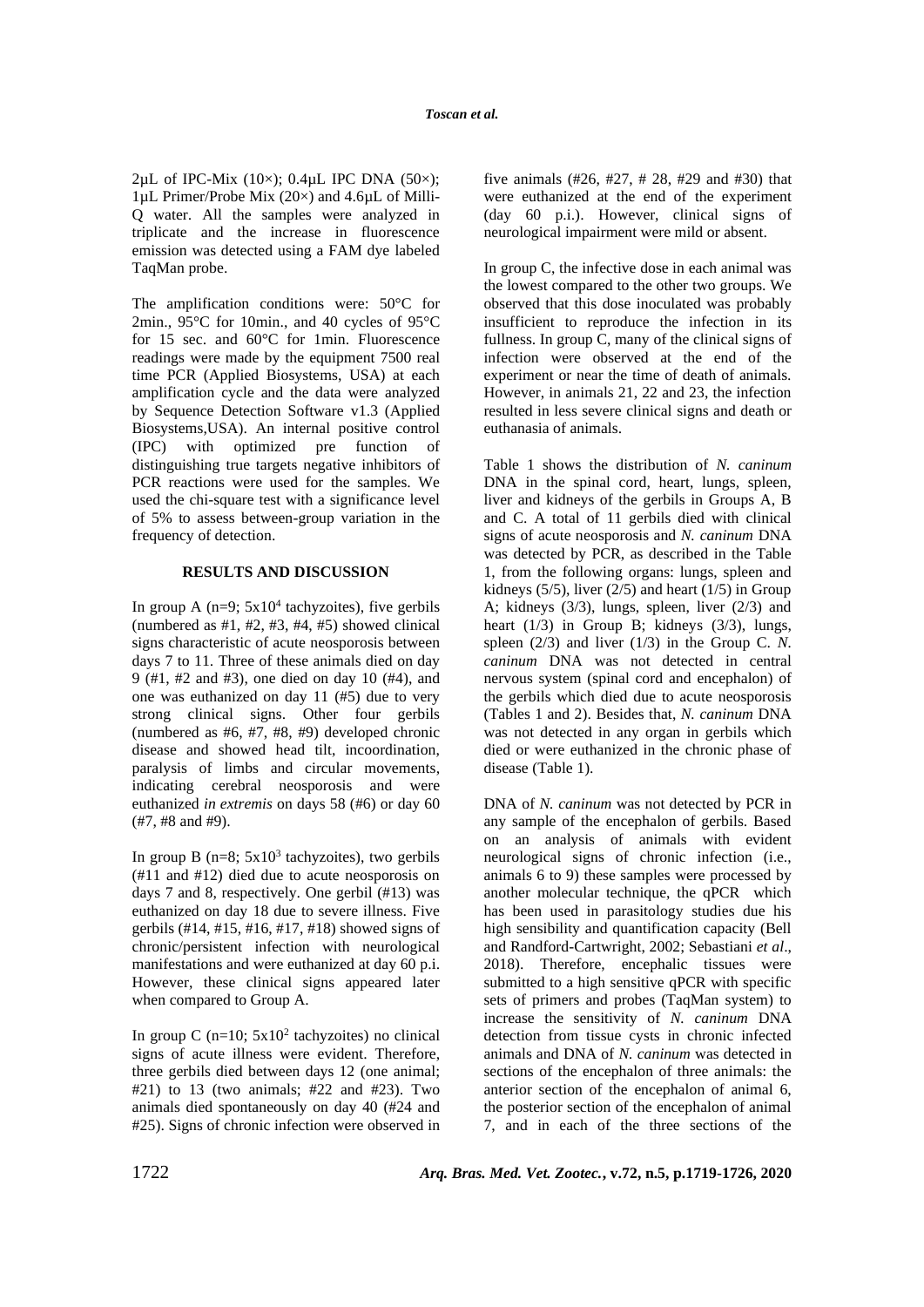encephalon of animal 8 (Table 2).In group B, DNA of *N. caninum* was detected by PCR in the tissues of animals 11, 12 and 13 (Table 1), representing the kidneys of 37.5% (3/8) of animals, the liver, spleen or lungs of 25% (2/8), and the heart of  $12.5\%$  (1/8). As in group A, DNA was not detected in the spinal cord of any animal.

Table 1. Detection of *Neospora caninum* DNA by PCR in tissue samples of gerbils (*Meriones unguiculatus*) after inoculation with  $5x10^4$  (Group A),  $5x10^3$  (Group B) or  $5x10^2$  (Group C) tachyzoites of *N. caninum*

| Groups and                             |                        | Tissues analyzed         |                                   |                          |                          |                          |                          |       |  |  |  |
|----------------------------------------|------------------------|--------------------------|-----------------------------------|--------------------------|--------------------------|--------------------------|--------------------------|-------|--|--|--|
| animal                                 | Days p.i. <sup>a</sup> | Spinal                   |                                   |                          | Spleen                   | Liver                    |                          | Total |  |  |  |
| numbers                                |                        | cord                     | Heart                             | Lungs                    |                          |                          | Kidneys                  |       |  |  |  |
| A#1                                    | $Q*$                   | —                        | $\overline{\phantom{0}}$          | $+$                      | $+$                      | $+$                      | $+$                      | 4/6   |  |  |  |
| A#2                                    | $9*$                   |                          | -                                 | $^{+}$                   | $^{+}$                   | $\overline{\phantom{0}}$ | $^{+}$                   | 3/6   |  |  |  |
| A#3                                    | $9*$                   | $\overline{\phantom{0}}$ | -                                 | $^{+}$                   | $+$                      | $^{+}$                   | $^{+}$                   | 4/6   |  |  |  |
| A#4                                    | $10*$                  |                          |                                   | $^{+}$                   | $+$                      | $\overline{\phantom{0}}$ | $+$                      | 3/6   |  |  |  |
| A#5                                    | $11*$                  |                          | $^{+}$                            | $^{+}$                   | $+$                      | —                        | $^{+}$                   | 4/6   |  |  |  |
| A#6                                    | 58                     |                          |                                   | $\overline{\phantom{0}}$ |                          |                          | —                        | 0/6   |  |  |  |
| A#7                                    | 60                     |                          | -                                 | $\overline{\phantom{0}}$ |                          | —                        | $\qquad \qquad -$        | 0/6   |  |  |  |
| A#8                                    | 60                     |                          | —                                 |                          |                          |                          | $\qquad \qquad -$        | 0/6   |  |  |  |
| A#9                                    | 60                     | $\overline{\phantom{0}}$ | $\overline{\phantom{0}}$          | $\overline{\phantom{0}}$ | $\overline{\phantom{0}}$ | $\overline{\phantom{0}}$ | $\overline{\phantom{0}}$ | 0/6   |  |  |  |
| Total                                  |                        | 0/9                      | 1/9                               | 5/9                      | 5/9                      | 2/9                      | 5/9                      |       |  |  |  |
| B#11                                   | $7*$                   | $\overline{\phantom{0}}$ |                                   | $+$                      | $+$                      | $+$                      | $+$                      | 4/6   |  |  |  |
| B#12                                   | $8*$                   | $\overline{\phantom{0}}$ | $\overbrace{\phantom{123221111}}$ | -                        | $+$                      | $+$                      | $+$                      | 3/6   |  |  |  |
| B#13                                   | 18*                    |                          | $+$                               | $+$                      |                          | $\overline{\phantom{0}}$ | $+$                      | 3/6   |  |  |  |
| B#14                                   | 60                     |                          | $\overline{\phantom{0}}$          | $\overline{\phantom{0}}$ |                          | $\overline{\phantom{0}}$ | $\overline{\phantom{0}}$ | 0/6   |  |  |  |
| B#15                                   | 60                     |                          | $\overline{\phantom{0}}$          | $\overline{\phantom{0}}$ |                          | $\overline{\phantom{0}}$ | $\overline{\phantom{0}}$ | 0/6   |  |  |  |
| B#16                                   | 60                     | $\overline{\phantom{0}}$ | $\overline{\phantom{0}}$          |                          |                          | $\overline{\phantom{0}}$ | $\overline{\phantom{0}}$ | 0/6   |  |  |  |
| B#17                                   | 60                     |                          |                                   | $\overline{\phantom{0}}$ |                          |                          | $\overline{\phantom{0}}$ | 0/6   |  |  |  |
| B#18                                   | 60                     | $\overline{\phantom{0}}$ | $\overline{\phantom{0}}$          | —                        | —                        | —                        | -                        | 0/6   |  |  |  |
| Total                                  |                        | 0/8                      | 1/8                               | 2/8                      | 2/8                      | 2/8                      | 3/8                      |       |  |  |  |
| C#21                                   | $12*$                  | $\overline{\phantom{0}}$ |                                   | $+$                      | $+$                      | $+$                      | $+$                      | 4/6   |  |  |  |
| C#22                                   | $13*$                  |                          | $\overline{\phantom{0}}$          | $+$                      | $\overline{\phantom{0}}$ | $\overline{\phantom{0}}$ | $+$                      | $2/6$ |  |  |  |
| C#23                                   | $13*$                  |                          | -                                 | $\overline{\phantom{0}}$ | $^{+}$                   | $\qquad \qquad$          | $\ddot{}$                | 2/6   |  |  |  |
| C#24                                   | 40                     |                          | -                                 | $\overline{\phantom{0}}$ | -                        | -                        | $\overline{\phantom{0}}$ | 0/6   |  |  |  |
| C#25                                   | 40                     |                          |                                   | -                        |                          | $\overline{\phantom{0}}$ | $\qquad \qquad$          | 0/6   |  |  |  |
| C#26                                   | 60                     |                          | $\overline{\phantom{0}}$          |                          |                          | $\equiv$                 | $\overline{\phantom{0}}$ | 0/6   |  |  |  |
| C#27                                   | 60                     |                          | $\overline{\phantom{0}}$          | $\qquad \qquad$          |                          | -                        | $\qquad \qquad$          | 0/6   |  |  |  |
| C#28                                   | 60                     |                          | $\overline{\phantom{0}}$          |                          |                          | $\overline{\phantom{0}}$ | —                        | 0/6   |  |  |  |
| C#29                                   | 60                     |                          |                                   |                          |                          |                          |                          | 0/6   |  |  |  |
| C#30                                   | 60                     |                          |                                   |                          |                          |                          |                          | 0/6   |  |  |  |
| Total<br>$\mathbf{u}$ and $\mathbf{v}$ |                        | 0/10                     | 0/10                              | 2/10                     | 2/10                     | 1/10                     | 3/10                     |       |  |  |  |

<sup>a</sup> post inoculation

\*Acute neosporosis

Based on the qPCR (Table 2), *N. caninum* DNA was detected in the encephalon of five out of six animals in group B. In animals 13 and 15, *N. caninum* DNA was detected in each of the three sections of the encephalon. In animal 17, *N.* *caninum* DNA was detected only in the anterior section of the encephalon. In animals 18 and 19, *N. caninum* DNA was detected only in the central region of the encephalon.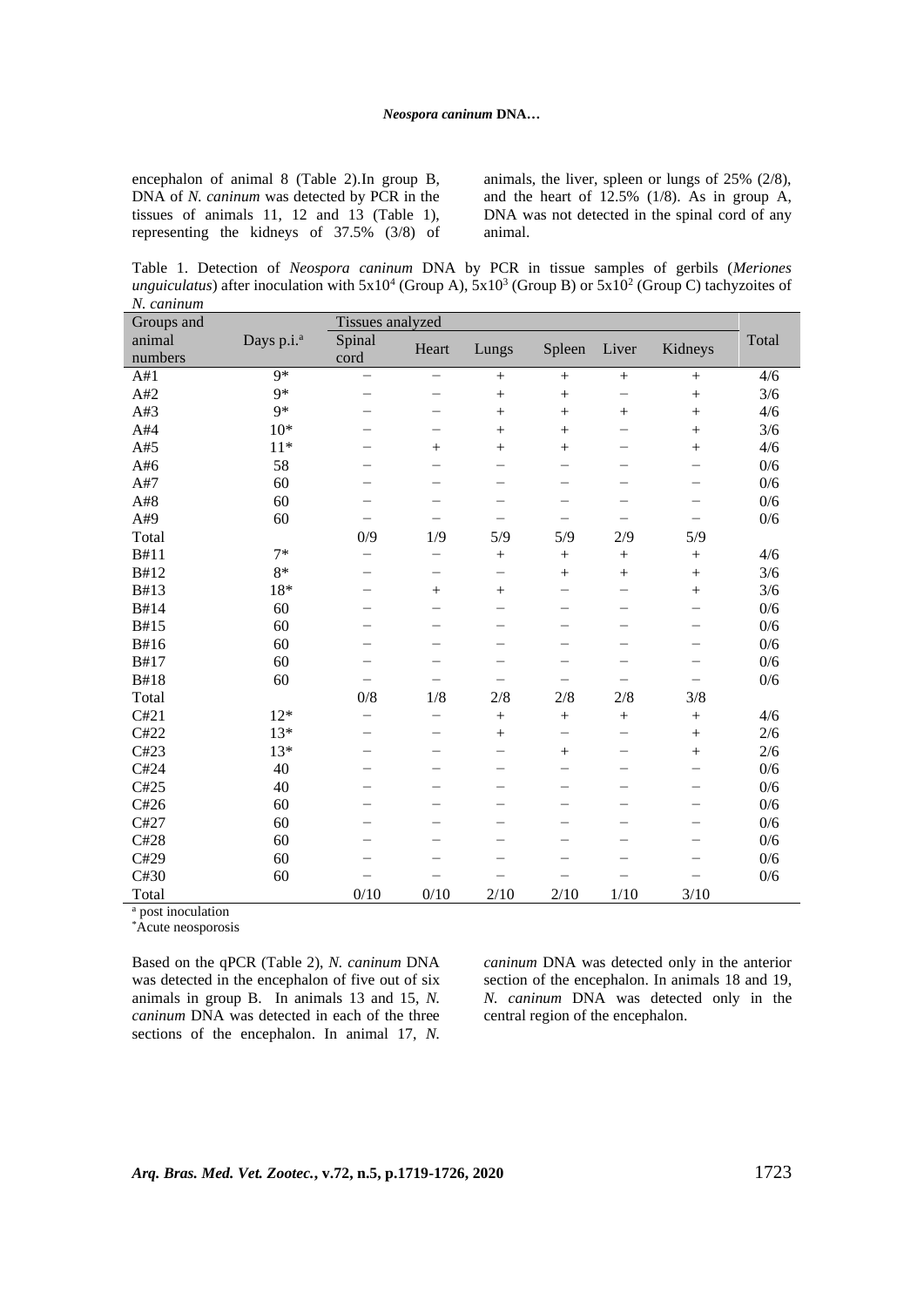### *Toscan et al.*

Table 2. Detection of *Neospora caninum* DNA by real time PCR in encephalon sections from chronic infected gerbils (Meriones unguiculatus) inoculated with  $5x10^4$  (Group A),  $5x10^3$  (Group B) or  $5x10^2$ (Group C) tachyzoites of *N. caninum*

|           |   | Groups (A, B, C) and identification numbers of the chronic infected gerbils |   |   |    |                |    |          |    |    |              |    |    |    |    |      |
|-----------|---|-----------------------------------------------------------------------------|---|---|----|----------------|----|----------|----|----|--------------|----|----|----|----|------|
| Encephali |   | A                                                                           |   |   |    | B              | B  | B        | B  | B  |              |    |    |    |    |      |
| C         | # | #                                                                           | # | # | #1 | #1             | #1 | #1       | #1 | #1 | #2           | #2 | #2 | #2 | #3 | Tota |
| sections* | 6 |                                                                             | X | 9 | 3  | $\overline{4}$ |    | $\theta$ |    | 8  | $\mathbf{b}$ |    | 8  |    |    |      |
| Anterior  |   |                                                                             |   |   |    |                |    |          |    |    |              |    |    |    |    |      |
| Central   |   |                                                                             |   |   |    |                |    |          |    |    |              |    |    |    |    | 5/15 |
| Posterior |   |                                                                             |   |   |    |                |    |          |    |    |              |    |    |    |    | 5/15 |
|           |   |                                                                             |   |   |    |                |    |          |    |    |              |    |    |    |    |      |

\*The sections are described at Figure 1.

In group C, *N. caninum* DNA was detected by PCR in only four animals (Table 1). The frequency of detection was greatest in the kidneys (3/10), followed by lungs and spleen  $(2/10)$  and liver  $(1/10)$ . All positive samples were collected from just three animals in group C (#21, #22 and #23). DNA of *N. caninum* was not found in the spinal cord or heart of animals in group C. In the analysis of sections of encephalon tissue by qPCR, only animal number 30 was positive in the posterior region.

Based on previous studies with other animal models (Eperon *et al*., 1999; Lidell *et al*., 1999; Collantes-Fernández *et al*., 2002; Dittrich-Locatelli *et al*., 2018), it is known that the CNS, especially the brain, is considered one of the preferred sites for establishment of cysts during the chronic infection phase of *N. caninum*. However, the CNS segmentation aimed at determining which area of the encephalon is a preferred site for the establishment of cysts of *N. caninum* was not performed. In the present study, we assessed the presence of *N. caninum* DNA in different sections of the CNS. In animals with clinical signs of chronic infection, *N. caninum* DNA was detected in the anterior sections of the encephalon in 7 of 10 (70%) gerbils in groups A and B. Furthermore, it is important to observe that in group C, *N. caninum* DNA was detected in only one animal (i.e., in the posterior section of the encephalon of animal #30). Based on this data, it is possible that the inoculated dose in group C was insufficient to assess infection and the expression of any neurological evidence of cerebral neosporosis in these animals.

Thus, the course of the disease was determined by the amount of inoculum that was used to cause the disease. Our study shows that the dose of *N. caninum* inoculated was determinant for the presence, type and frequency of clinical signs of acute disease in gerbils. In groups A and B, we found that the protozoan replicated efficiently in most animals and the dosages of tachyzoites used facilitated the successful establishment of infection. In animals that survived the acute infection, the process evolved into a chronic/persistent infection without inducing severe and lethal clinical signs (Gottstein *et al*., 2001; Collantes-Fernández *et al*., 2002).

Comparing the results obtained in this experiment with previous studies (Toscan *et al*., 2012), we observed that the dose that was used to inoculate animals in our study significantly interfered with the induction of acute and chronic infection. This suggests that the ability of each rodent to control the multiplication of the parasites depends on the initial dose of infection. In addition, this effect of the dose is reflected in the amount of detection of parasite nucleic acids in different tissues, particularly in the CNS (Long *et al*., 1998; Gottstein *et al*., 2001).

In this context, we observed that spontaneous death of some animals in group C, occurred later than in other groups and near day 15 p.i., which is considered by Gottstein *et al*. (2001) a critical point for selection between significant distribution of parasite and immune defense (reduction in the amount and distribution of tachyzoites). In addition, studies with models of chronic infection with *N. caninum* can be used to evaluate pathogenesis, modulation of the disease course, and persistence in the CNS and to study the factors that influence recrudescence which would be difficult to achieve using cattle (Innes *et al*., 2000; Collantes-Fernández *et al*., 2002).

To provide satisfactory data regarding acute or chronic neosporosis it is important that each animal model has been tested using an exact dose of tachyzoites for the challenge and resulting in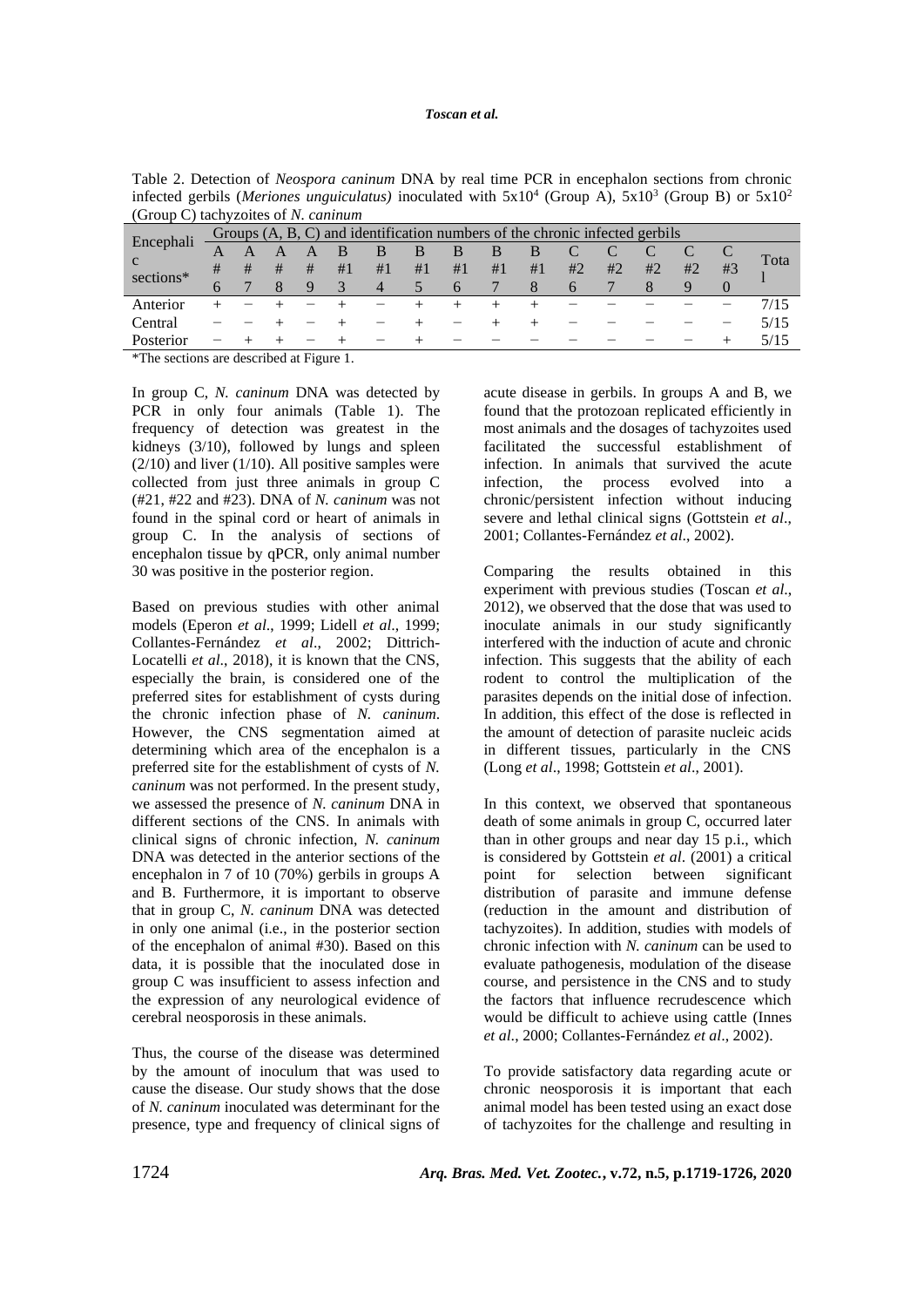clear parameters for clinical signs evaluation. These aspects are fundamental to develop control methods and diagnostic tests for *N. caninum.*

Therefore, the present study shows that the dose of 5x10<sup>3</sup> tachyzoites of *N. caninum* (Nc-1 strain)/mL was the most effective to induce chronic infection in female gerbils (*M. unguiculatus*), because it resulted in higher morbidity if compared to the dose of  $5x10^2$  and reduced mortality by acute neosporosis in comparison to the dose of  $5x10<sup>4</sup>$ . In addition, acute neosporosis was strongly related with detection of *N. caninum* DNA by PCR in organs as lungs, spleen, kidneys, liver and heart whilst *N. caninum* DNA detection by qPCR in encephalon, preferentially in anterior region, was strongly related to the chronic phase of neosporosis.

Furthermore, it is important to ensure the appropriate use of the gerbil as an animal model in order to support studies related to (a) cytokine profiles in both stages of the disease, (b) drug treatment and vaccine development, (c) antibody responses and (d) percentage of transmission.

### **CONCLUSION**

Acute or chronic neosporosis outcome in gerbils as an experimental model is determined by the inoculum dose and genomic detection of *N. caninum* which occurs in the gerbil's systemic organs during acute phase and in encephalon when chronic neosporosis is established.

#### **REFERENCES**

AGUADO-MARTÍNEZ A.; ORTEGA-MORA L.M.; ÁLVAREZ-GARCÍA G. *et al*. Stagespecific expression of NcSAG4 as a marker of chronic *Neospora caninum* infection in a mouse model. *Parasitology*, v.136, p.757-764, 2009.

BELL A.S.; RANDFORD-CARTWRIGHT L. Real-time quantitative PCR in parasitology. *Trends Parasitol*., v.18, p.337-342, 2002.

COLLANTES-FERNÁNDEZ E.; [ZABALLOS](http://jcm.asm.org/search?author1=%C3%81ngel+Zaballos&sortspec=date&submit=Submit) A.; ÁLVAREZ-GARCÍA G. *et al.* Quantitative detection of *Neospora caninum* in bovine aborted fetuses and experimentally infected mice by realtime PCR*. J. Clin. Microbiol*., v.4, p.1194-1198, 2002.

COSTA R.C.; MESQUITA L.P.; NUNES M.V.L. *et al*. *Neospora caninum* bioassay in gerbils using placental tissues from naturally infected goats. *Vet. Parasitol*., v.249, p.70-73, 2018.

DITTRICH-LOCATELLI R.; REGIDOR-CERRILLO J.; ORTEGA-MORA L.M. *et al*. Isolation of *Neospora caninum* from kidney and brain of a bovine fetus and molecular characterization in Brazil. *Exp. Parasitol*., v.185, p.10-16, 2018.

DUBEY J.P.; LINDSAY D.S. A review of *Neospora caninum* and neosporosis. *Vet. Parasitol.*, v.67, p.1-59, 1996.

DUBEY J.P.; SCHARES G. Neosporosis in animals, the past five years. *Vet. Parasitol*., v.180, p.90-108, 2011.

ELLIS J.; MILLER C.; QUINN H. *et al*. Evaluation of recombinant proteins of *Neospora caninum* as vaccine candidates (in a mouse model). *Vaccine*, v.47, p.5989-5996, 2008.

EPERON S.; BRÖNNIMANN K.; HEMPHILL A. *et al*. Susceptibility of B-cell deficient C57BL/6 (microMT) mice to *Neospora caninum* infection. *Parasitol Immunol*., v.21, p.225-236, 1999.

GONDIM L.F.P.; PINHEIRO A.M.; SANTOS P.O.M. *et al*. Isolation of *Neospora caninum* from the brain of a naturally infected dog, and production of encysted bradyzoites in gerbils. *Vet. Parasitol*., v.101, p.1-7, 2001.

GOTTSTEIN B.; EPERON S.; DAI W.J. *et al*. Efficacy of toltrazuril and ponazuril against experimental *Neospora caninum* infection in mice. *Parasitol. Res*., v.87, p.43-48, 2001.

INNES E.A.; BUXTON D.; MALEY S. *et al*. Neosporosis: aspects of epidemiology and host immune response. *Ann. N. Y. Acad. Sci*., v.916, p.93-101, 2000.

LIDDELL S.; JENKINS M.C.; DUBEY J.P. Vertical transmission of *Neospora caninum* in BALB/c mice determined by polymerase chain reaction detection. *J. Parasitol*., v.85, p.550-555, 1999.

LONG M.T.; BASZLER T.V.; MATHISON B.A. Comparison of intracerebral parasite load, lesion development and systemic cytokines in mouse strains infected with *Neospora caninum*. *J. Parasitol*., v.84, p.316-320, 1998.

*Arq. Bras. Med. Vet. Zootec.***, v.72, n.5, p.1719-1726, 2020** 1725